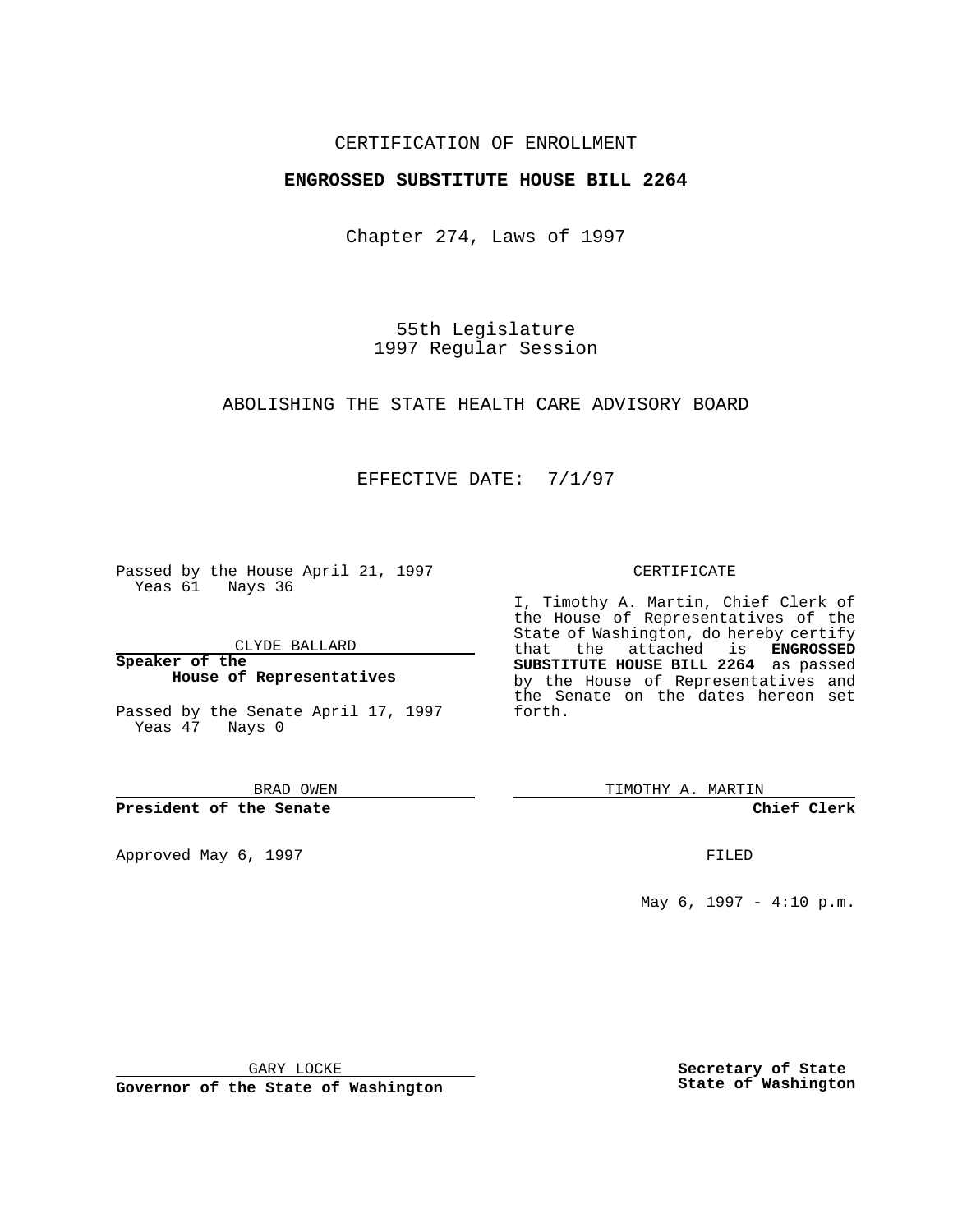# **ENGROSSED SUBSTITUTE HOUSE BILL 2264** \_\_\_\_\_\_\_\_\_\_\_\_\_\_\_\_\_\_\_\_\_\_\_\_\_\_\_\_\_\_\_\_\_\_\_\_\_\_\_\_\_\_\_\_\_\_\_

\_\_\_\_\_\_\_\_\_\_\_\_\_\_\_\_\_\_\_\_\_\_\_\_\_\_\_\_\_\_\_\_\_\_\_\_\_\_\_\_\_\_\_\_\_\_\_

Passed Legislature - 1997 Regular Session

AS AMENDED BY THE SENATE

## **State of Washington 55th Legislature 1997 Regular Session**

**By** House Committee on Appropriations (originally sponsored by Representatives Koster, Huff, D. Sommers, Sterk, Sherstad, Boldt, Mulliken, Thompson and McMorris)

Read first time 04/07/97.

1 AN ACT Relating to abolishing the state health care policy board; amending RCW 41.05.021, 43.70.054, 43.70.066, 43.70.068, 43.72.300, and 43.72.310; reenacting and amending RCW 42.17.310; adding a new section to chapter 43.72 RCW; repealing RCW 43.72.320, 43.73.010, 43.73.020, 43.73.030, and 43.73.040; repealing 1996 c 281 s 2 (uncodified); providing an effective date; and declaring an emergency.

7 BE IT ENACTED BY THE LEGISLATURE OF THE STATE OF WASHINGTON:

8 **Sec. 1.** RCW 41.05.021 and 1995 1st sp.s. c 6 s 7 are each amended 9 to read as follows:

 (1) The Washington state health care authority is created within the executive branch. The authority shall have an administrator appointed by the governor, with the consent of the senate. The administrator shall serve at the pleasure of the governor. The administrator may employ up to seven staff members, who shall be exempt from chapter 41.06 RCW, and any additional staff members as are necessary to administer this chapter. The administrator may delegate any power or duty vested in him or her by this chapter, including authority to make final decisions and enter final orders in hearings conducted under chapter 34.05 RCW. The primary duties of the authority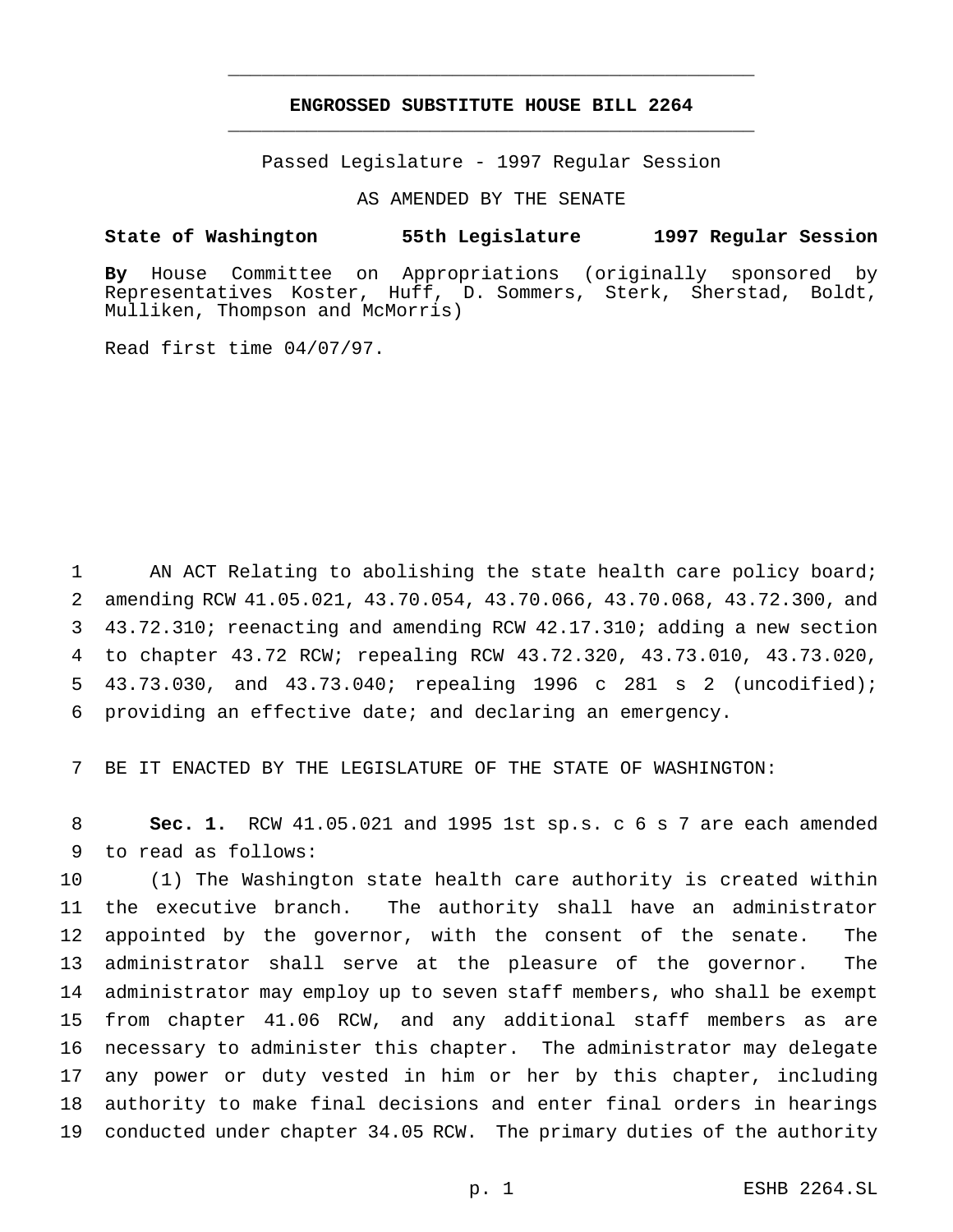shall be to: Administer state employees' insurance benefits and retired or disabled school employees' insurance benefits; administer the basic health plan pursuant to chapter 70.47 RCW; study state- purchased health care programs in order to maximize cost containment in these programs while ensuring access to quality health care; and implement state initiatives, joint purchasing strategies, and techniques for efficient administration that have potential application to all state-purchased health services. The authority's duties include, but are not limited to, the following:

 (a) To administer health care benefit programs for employees and retired or disabled school employees as specifically authorized in RCW 41.05.065 and in accordance with the methods described in RCW 41.05.075, 41.05.140, and other provisions of this chapter;

 (b) To analyze state-purchased health care programs and to explore options for cost containment and delivery alternatives for those programs that are consistent with the purposes of those programs, including, but not limited to:

 (i) Creation of economic incentives for the persons for whom the state purchases health care to appropriately utilize and purchase health care services, including the development of flexible benefit plans to offset increases in individual financial responsibility;

 (ii) Utilization of provider arrangements that encourage cost containment, including but not limited to prepaid delivery systems, utilization review, and prospective payment methods, and that ensure access to quality care, including assuring reasonable access to local 26 providers, especially for employees residing in rural areas;

 (iii) Coordination of state agency efforts to purchase drugs effectively as provided in RCW 70.14.050;

 (iv) Development of recommendations and methods for purchasing medical equipment and supporting services on a volume discount basis; and

 (v) Development of data systems to obtain utilization data from state-purchased health care programs in order to identify cost centers, utilization patterns, provider and hospital practice patterns, and procedure costs, utilizing the information obtained pursuant to RCW 41.05.031;

 (c) To analyze areas of public and private health care interaction; (d) To provide information and technical and administrative assistance to the board;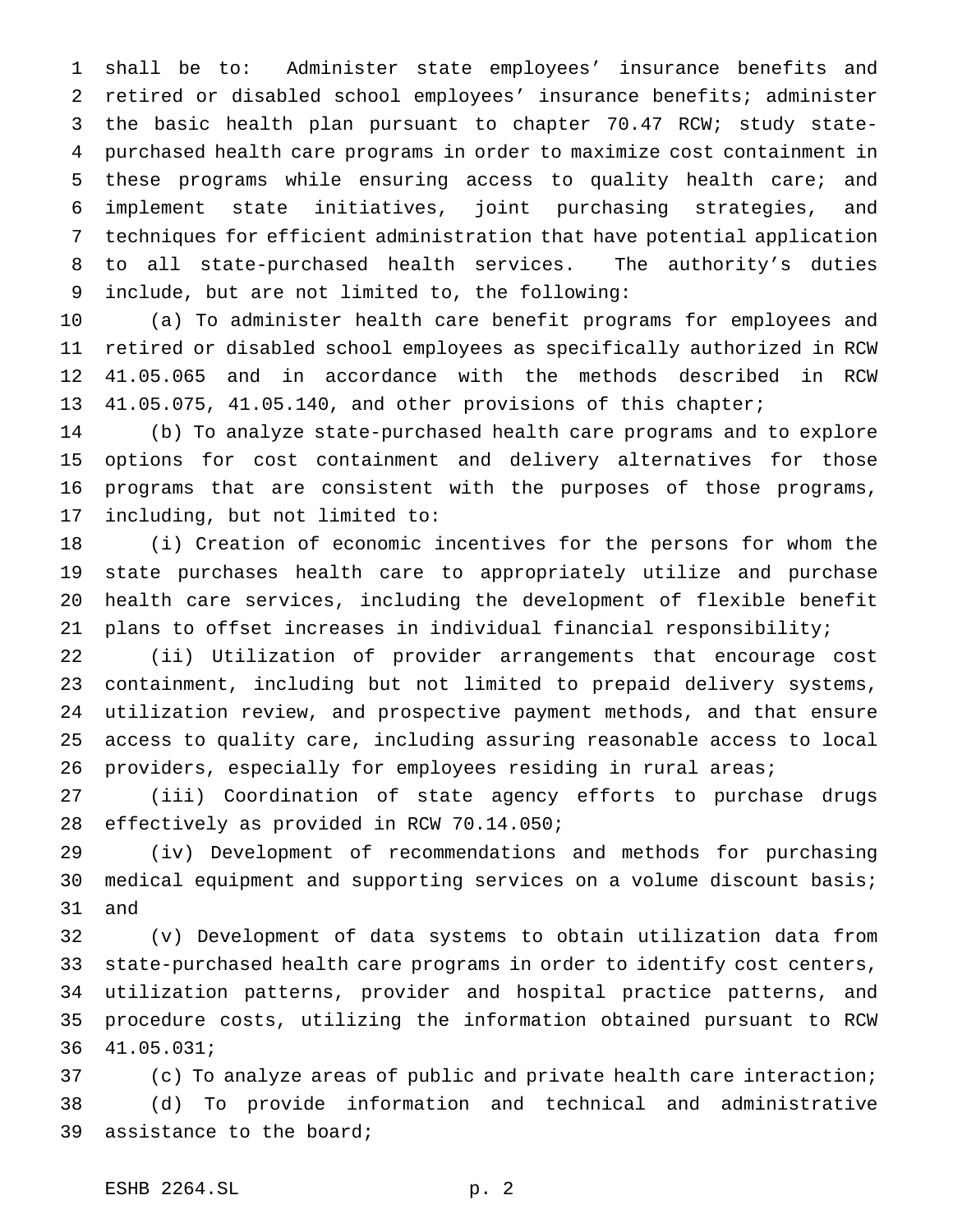(e) To review and approve or deny applications from counties, municipalities, and other political subdivisions of the state to provide state-sponsored insurance or self-insurance programs to their employees in accordance with the provisions of RCW 41.04.205, setting the premium contribution for approved groups as outlined in RCW 41.05.050;

 (f) To appoint a health care policy technical advisory committee as required by RCW 41.05.150;

 (g) To establish billing procedures and collect funds from school districts and educational service districts under RCW 28A.400.400 in a way that minimizes the administrative burden on districts; and

 (h) To promulgate and adopt rules consistent with this chapter as described in RCW 41.05.160.

 (2) On and after January 1, 1996, the public employees' benefits board may implement strategies to promote managed competition among employee health benefit plans. Strategies may include but are not limited to:

18 (a) Standardizing the benefit package;

(b) Soliciting competitive bids for the benefit package;

 (c) Limiting the state's contribution to a percent of the lowest priced qualified plan within a geographical area;

 (d) Monitoring the impact of the approach under this subsection with regards to: Efficiencies in health service delivery, cost shifts to subscribers, access to and choice of managed care plans state-wide, and quality of health services. The health care authority shall also advise on the value of administering a benchmark employer-managed plan to promote competition among managed care plans. The health care authority shall report its findings and recommendations to the legislature by January 1, 1997.

 (3) The health care authority shall, no later than July 1, 1996, submit to the appropriate committees of the legislature, proposed methods whereby, through the use of a voucher-type process, state employees may enroll with any health carrier to receive employee benefits. Such methods shall include the employee option of participating in a health care savings account, as set forth in Title 48 RCW.

37 (((4) The Washington health care policy board shall study the necessity and desirability of the health care authority continuing as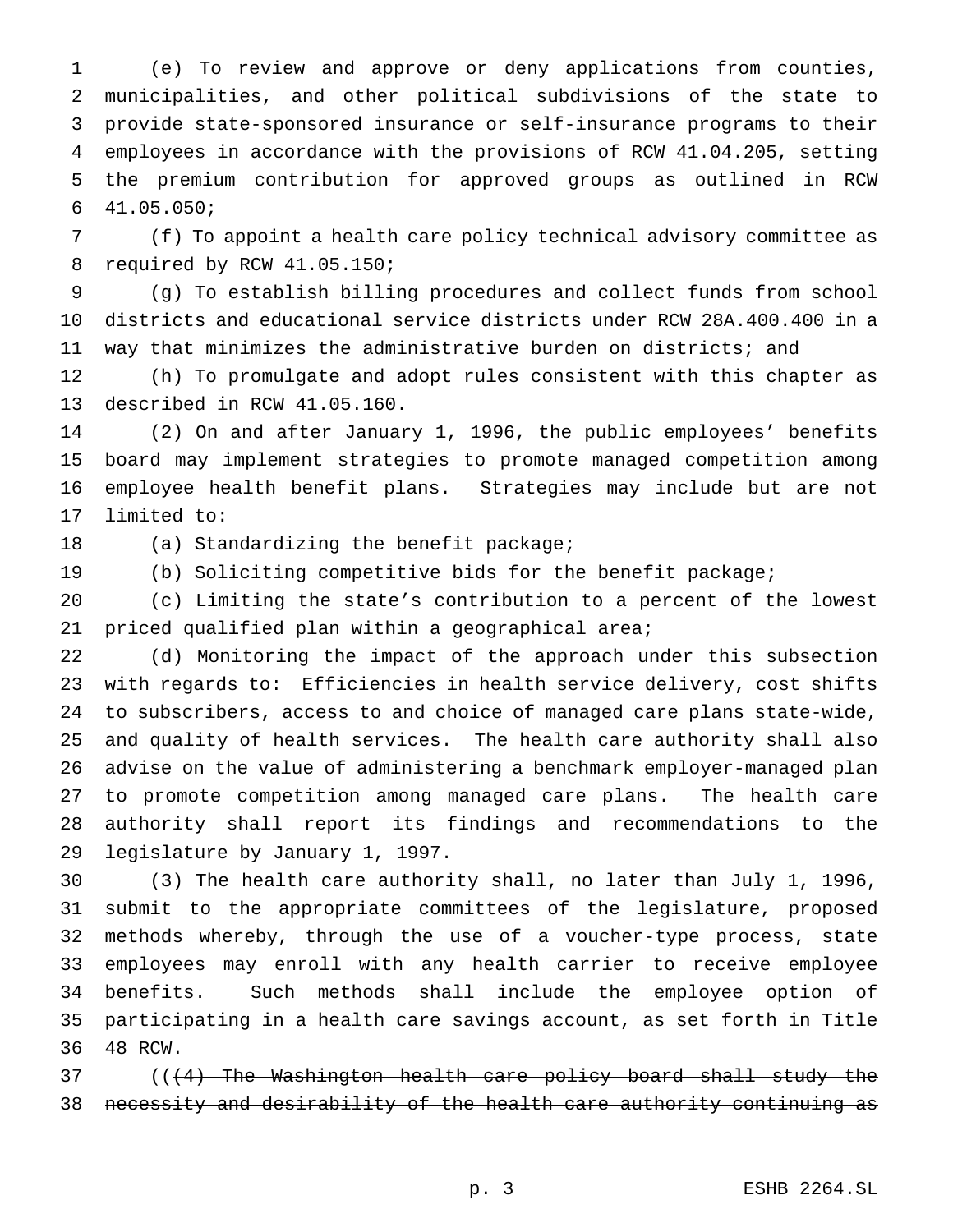a self-insuring entity and make recommendations to the appropriate 2 committees of the legislature by December 1, 1996.))

 **Sec. 2.** RCW 43.70.054 and 1995 c 267 s 2 are each amended to read as follows:

 (1) To promote the public interest consistent with chapter 267, Laws of 1995, the department of health, in cooperation with the ((health care policy board and the)) information services board established under RCW 43.105.032, shall develop health care data standards to be used by, and developed in collaboration with, consumers, purchasers, health carriers, providers, and state government as consistent with the intent of chapter 492, Laws of 1993 as amended by chapter 267, Laws of 1995, to promote the delivery of quality health services that improve health outcomes for state residents. The data standards shall include content, coding, confidentiality, and transmission standards for all health care data elements necessary to support the intent of this section, and to improve administrative efficiency and reduce cost. Purchasers, as allowed by federal law, health carriers, health facilities and providers as defined in chapter 48.43 RCW, and state government shall utilize the data standards. The information and data elements shall be reported as the department of health directs by rule in accordance with data standards developed under this section.

 (2) The health care data collected, maintained, and studied by the 24 department under this section( $($ , the health care policy board, $)$ ) or any other entity: (a) Shall include a method of associating all information on health care costs and services with discrete cases; (b) shall not contain any means of determining the personal identity of any enrollee, provider, or facility; (c) shall only be available for retrieval in original or processed form to public and private requesters; (d) shall be available within a reasonable period of time after the date of request; and (e) shall give strong consideration to data standards that achieve national uniformity.

 (3) The cost of retrieving data for state officials and agencies shall be funded through state general appropriation. The cost of retrieving data for individuals and organizations engaged in research or private use of data or studies shall be funded by a fee schedule developed by the department that reflects the direct cost of retrieving the data or study in the requested form.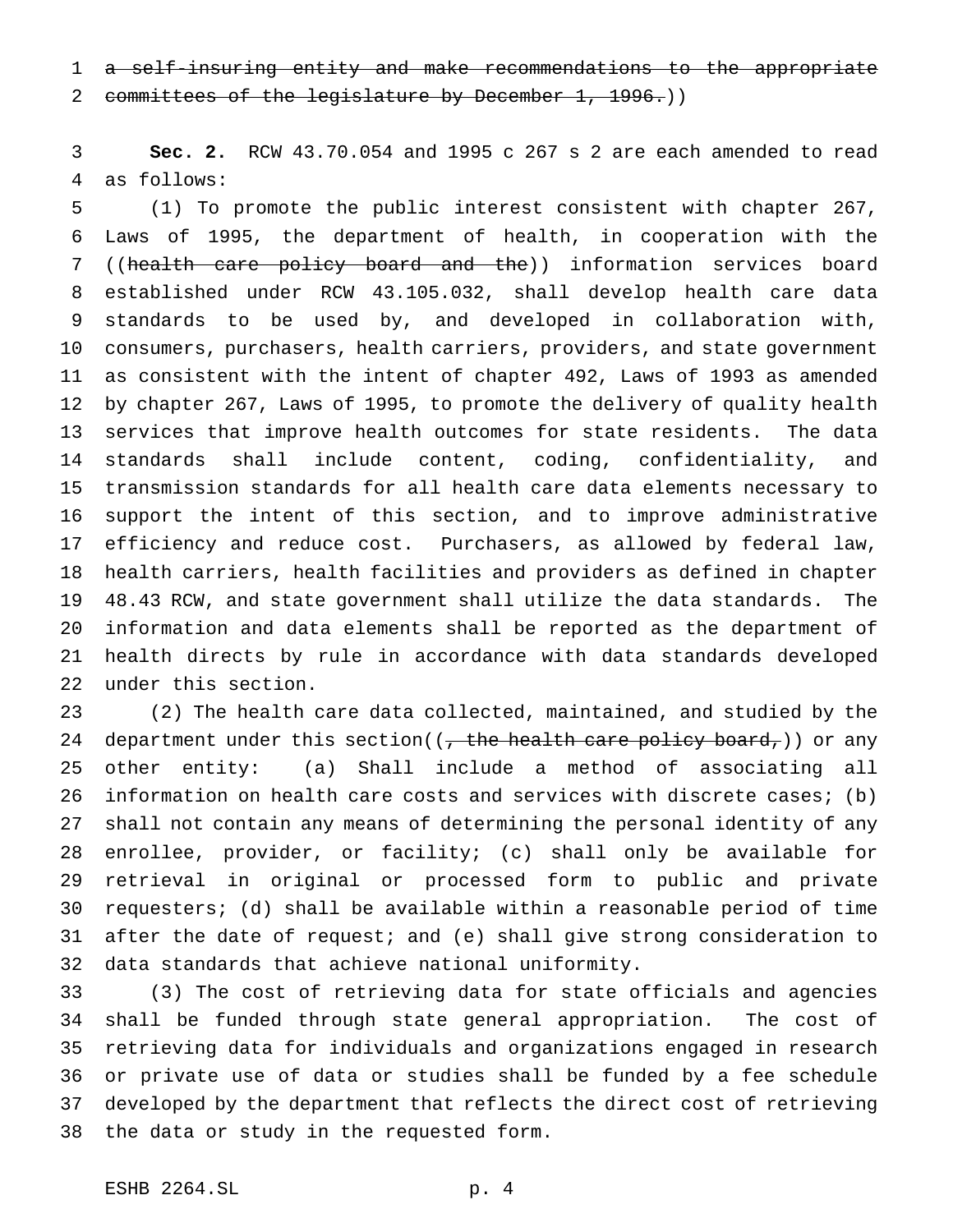(4) All persons subject to this section shall comply with departmental requirements established by rule in the acquisition of data, however, the department shall adopt no rule or effect no policy implementing the provisions of this section without an act of law.

 (5) The department shall submit developed health care data standards to the appropriate committees of the legislature by December 31, 1995.

 **Sec. 3.** RCW 43.70.066 and 1995 c 267 s 4 are each amended to read as follows:

10 (1) The department of health ((<del>in consultation with the health</del> 11 policy board)) shall study the feasibility of a uniform quality assurance and improvement program for use by all public and private health plans and health care providers and facilities. In this study, the department shall consult with:

(a) Public and private purchasers of health care services;

- (b) Health carriers;
- (c) Health care providers and facilities; and

(d) Consumers of health services.

 (2) In conducting the study, the department shall propose standards that meet the needs of affected persons and organizations, whether public or private, without creation of differing levels of quality assurance. All consumers of health services should be afforded the

same level of quality assurance.

 (3) At a minimum, the study shall include but not be limited to the following program components and indicators appropriate for consumer disclosure:

 (a) Health care provider training, credentialing, and licensure standards;

(b) Health care facility credentialing and recredentialing;

(c) Staff ratios in health care facilities;

 (d) Annual mortality and morbidity rates of cases based on a defined set of procedures performed or diagnoses treated in health care facilities, adjusted to fairly consider variable factors such as patient demographics and case severity;

 (e) The average total cost and average length of hospital stay for 36 a defined set of procedures and diagnoses;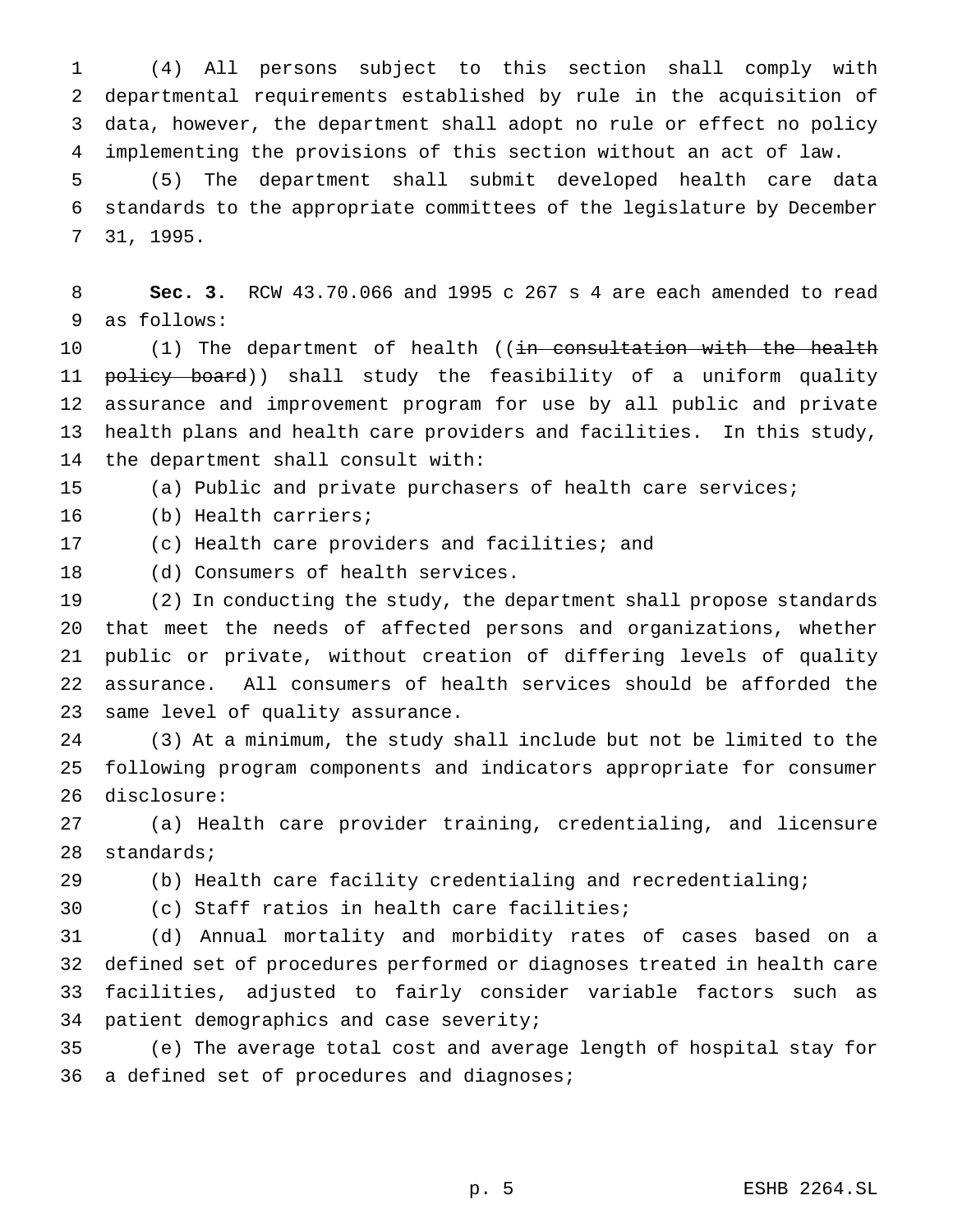(f) The total number of the defined set of procedures, by specialty, performed by each physician at a health care facility within 3 the previous twelve months;

 (g) Utilization performance profiles by provider, both primary care and specialty care, that have been adjusted to fairly consider variable factors such as patient demographics and severity of case;

(h) Health plan fiscal performance standards;

 (i) Health care provider and facility recordkeeping and reporting standards;

 (j) Health care utilization management that monitors trends in health service underutilization, as well as overutilization of services;

 (k) Health monitoring that is responsive to consumer, purchaser, 14 and public health assessment needs; and

 (l) Assessment of consumer satisfaction and disclosure of consumer survey results.

 (4) In conducting the study, the department shall develop standards that permit each health care facility, provider group, or health carrier to assume responsibility for and determine the physical method of collection, storage, and assimilation of quality indicators for consumer disclosure. The study may define the forms, frequency, and posting requirements for disclosure of information.

 In developing proposed standards under this subsection, the department shall identify options that would minimize provider burden and administrative cost resulting from duplicative private sector data submission requirements.

 (5) The department shall submit a preliminary report to the legislature by December 31, 1995, including recommendations for initial legislation pursuant to subsection (6) of this section, and shall submit supplementary reports and recommendations as completed, consistent with appropriated funds and staffing.

 (6) The department shall not adopt any rule implementing the uniform quality assurance program or consumer disclosure provisions unless expressly directed to do so by an act of law.

 **Sec. 4.** RCW 43.70.068 and 1995 c 267 s 5 are each amended to read as follows:

37 ((No later than July 1, 1995, the health care policy board together 38 with)) The department of health, the health care authority, the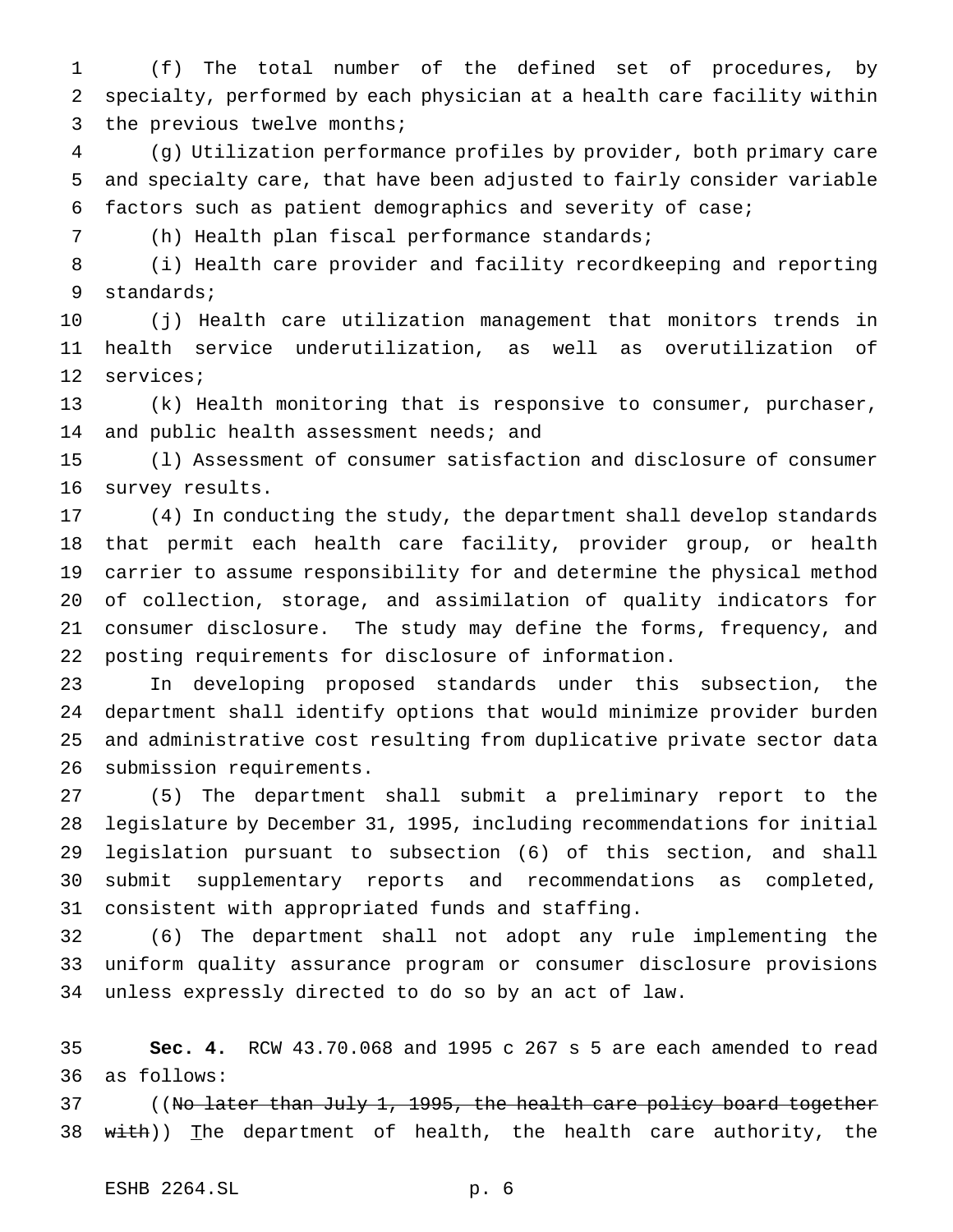department of social and health services, the office of the insurance commissioner, and the department of labor and industries shall form an interagency group for coordination and consultation on quality assurance activities and collaboration on final recommendations for the 5 study required under RCW 43.70.066. ((By December 31, 1996, the group shall review all state agency programs governing health service quality assurance, in light of legislative actions pursuant to RCW 43.70.066(6), and shall recommend to the legislature, the consolidation, coordination, or elimination of rules and programs that would be made unnecessary pursuant to the development of a uniform 11 quality assurance and improvement program.))

 NEW SECTION. **Sec. 5.** A new section is added to chapter 43.72 RCW to read as follows:

 As used in this chapter, "health carrier," "health care provider," "provider," "health plan," and "health care facility" have the same meaning as provided in RCW 48.43.005.

 **Sec. 6.** RCW 43.72.300 and 1993 c 492 s 447 are each amended to read as follows:

 (1) The legislature recognizes that competition among health care providers, facilities, payers, and purchasers will yield the best allocation of health care resources, the lowest prices for health care 22 services, and the highest quality of health care when there exists a 23 large number of buyers and sellers, easily comparable health ((care)) plans and services, minimal barriers to entry and exit into the health care market, and adequate information for buyers and sellers to base purchasing and production decisions. However, the legislature finds that purchasers of health care services and health care coverage do not have adequate information upon which to base purchasing decisions; that health care facilities and providers of health care services face legal and market disincentives to develop economies of scale or to provide the most cost-efficient and efficacious service; that health insurers, contractors, and health maintenance organizations face market disincentives in providing health care coverage to those Washington residents with the most need for health care coverage; and that potential competitors in the provision of health care coverage bear unequal burdens in entering the market for health care coverage.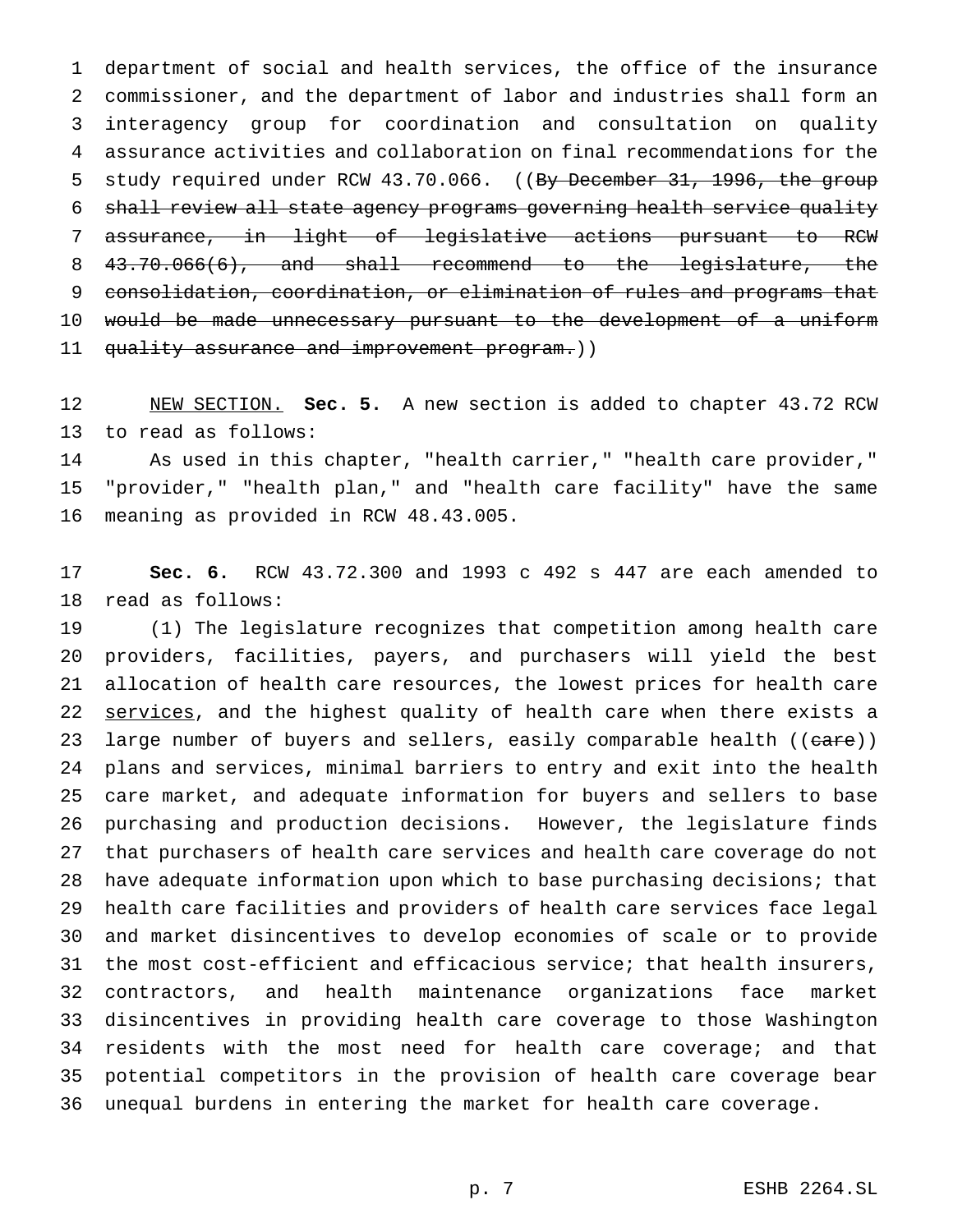(2) The legislature therefore intends to exempt from state anti- trust laws, and to provide immunity from federal anti-trust laws through the state action doctrine for activities approved under this chapter that might otherwise be constrained by such laws and intends to displace competition in the health care market: To contain the aggregate cost of health care services; to promote the development of comprehensive, integrated, and cost-effective health care delivery systems through cooperative activities among health care providers and facilities; to promote comparability of health care coverage; to improve the cost-effectiveness in providing health care coverage relative to health promotion, disease prevention, and the amelioration or cure of illness; to assure universal access to a publicly determined, uniform package of health care benefits; and to create reasonable equity in the distribution of funds, treatment, and medical risk among purchasers of health care coverage, payers of health care services, providers of health care services, health care facilities, and Washington residents. To these ends, any lawful action taken pursuant to chapter 492, Laws of 1993 by any person or entity created or regulated by chapter 492, Laws of 1993 are declared to be taken pursuant to state statute and in furtherance of the public purposes of the state of Washington.

 (3) The legislature does not intend and unless explicitly permitted in accordance with RCW 43.72.310 or under rules adopted pursuant to chapter 492, Laws of 1993, does not authorize any person or entity to engage in activities or to conspire to engage in activities that would constitute per se violations of state and federal anti-trust laws including but not limited to conspiracies or agreements:

 (a) Among competing health care providers not to grant discounts, not to provide services, or to fix the price of their services;

30 (b) Among ((certified)) health ((plans)) carriers as to the price or level of reimbursement for health care services;

32 (c) Among ((<del>certified</del>)) health ((<del>plans</del>)) <u>carriers</u> to boycott a group or class of health care service providers;

34 (d) Among purchasers of ((certified)) health plan coverage to boycott a particular plan or class of plans;

36 (e) Among ((certified)) health ((plans)) carriers to divide the market for health care coverage; or

38 (f) Among ((certified)) health ((plans)) carriers and purchasers to attract or discourage enrollment of any Washington resident or groups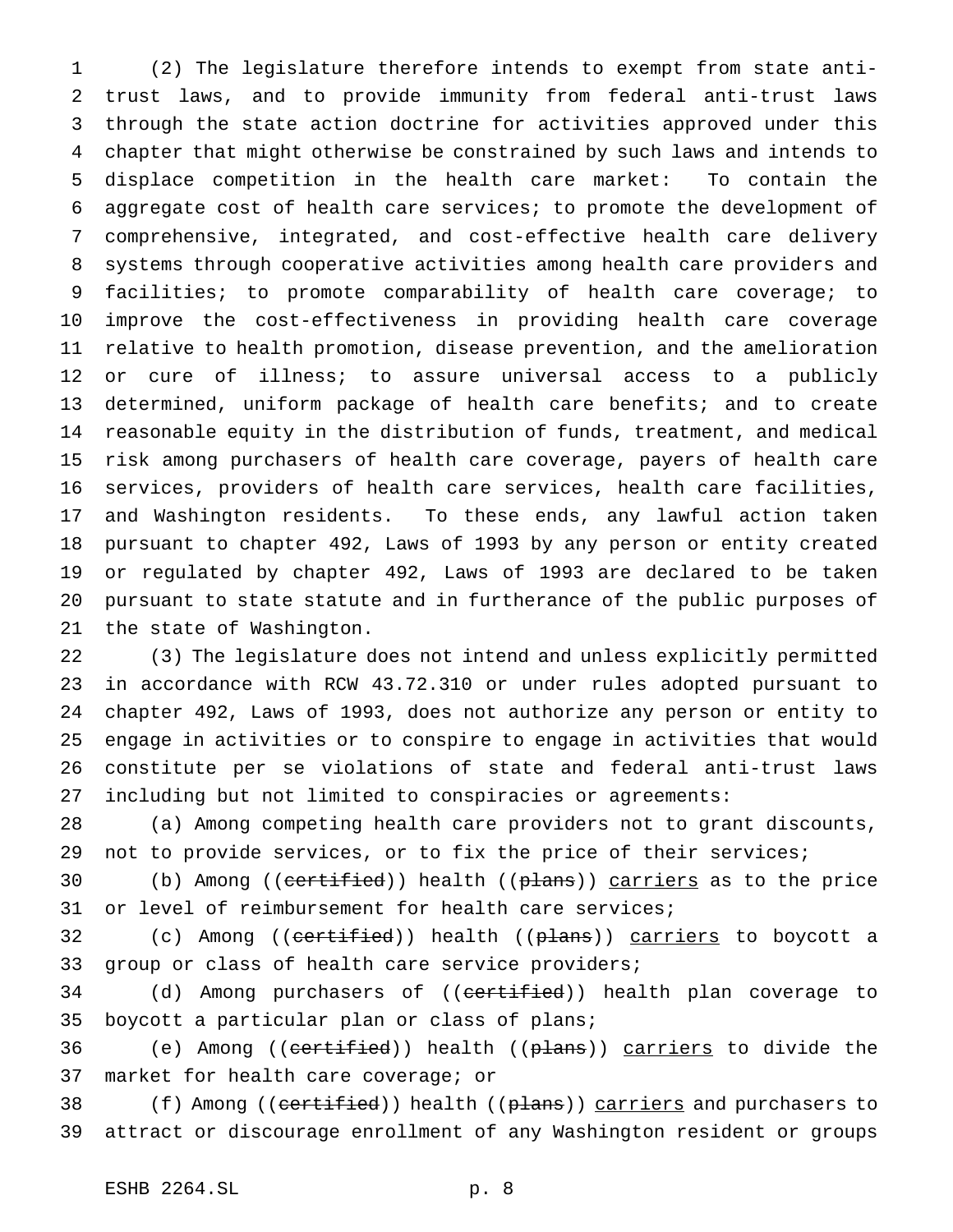1 of residents in a ((certified)) health plan based upon the perceived or actual risk of loss in including such resident or group of residents in 3 a ((certified)) health plan or purchasing group.

 **Sec. 7.** RCW 43.72.310 and 1995 c 267 s 8 are each amended to read as follows:

 $(1)$  ((Until May 8, 1995, and after June 30, 1996, a certified))  $\underline{A}$ 7 health ((plan)) carrier, health care facility, health care provider, or other person involved in the development, delivery, or marketing of 9 health care or ((certified)) health plans may request, in writing, that 10 the ((commission)) department of health obtain an informal opinion from the attorney general as to whether particular conduct is authorized by chapter 492, Laws of 1993. Trade secret or proprietary information contained in a request for informal opinion shall be identified as such and shall not be disclosed other than to an authorized employee of the 15 ((commission)) department of health or attorney general without the consent of the party making the request, except that information in summary or aggregate form and market share data may be contained in the informal opinion issued by the attorney general. The attorney general shall issue such opinion within thirty days of receipt of a written request for an opinion or within thirty days of receipt of any additional information requested by the attorney general necessary for rendering an opinion unless extended by the attorney general for good cause shown. If the attorney general concludes that such conduct is not authorized by chapter 492, Laws of 1993, the person or organization 25 making the request may petition the ((commission)) department of health for review and approval of such conduct in accordance with subsection (3) of this section.

 (2) After obtaining the written opinion of the attorney general and 29 consistent with such opinion, the ((health services commission)) department of health:

31 (a) May authorize conduct by a ((<del>certified</del>)) health ((<del>plan</del>)) 32 carrier, health care facility, health care provider, or any other person that could tend to lessen competition in the relevant market upon a strong showing that the conduct is likely to achieve the policy goals of chapter 492, Laws of 1993 and a more competitive alternative is impractical;

 (b) Shall adopt rules governing conduct among providers, health 38 care facilities, and ((certified)) health ((plans)) carriers including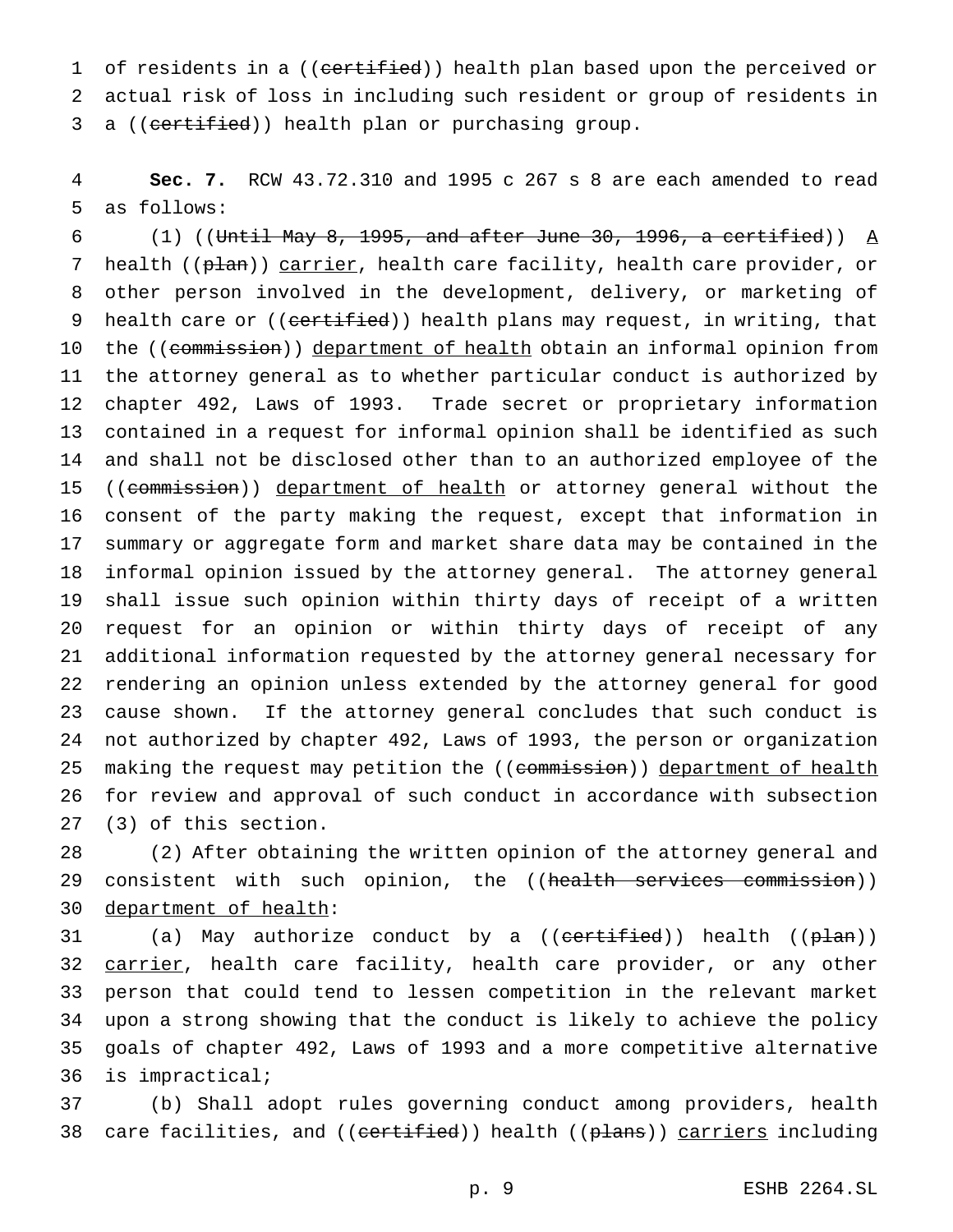1 rules governing provider and facility contracts with ((certified)) 2 health ((plans)) carriers, rules governing the use of "most favored 3 nation" clauses and exclusive dealing clauses in such contracts, and 4 rules providing that ((certified)) health ((plans)) carriers in rural 5 areas contract with a sufficient number and type of health care 6 providers and facilities to ensure consumer access to local health care 7 services;

8 (c) Shall adopt rules permitting health care providers within the 9 service area of a plan to collectively negotiate the terms and 10 conditions of contracts with a ((<del>certified</del>)) health ((p<del>lan</del>)) carrier 11 including the ability of providers to meet and communicate for the 12 purposes of these negotiations;  $((and))$ 

13 (d) Shall adopt rules governing cooperative activities among health 14 care facilities and providers; and

15 (e) Effective July 1, 1997, in addition to the rule-making 16 authority granted to the department under this section, the department 17 shall have the authority to enforce and administer rules previously 18 adopted by the health services commission and the health care policy 19 board pursuant to RCW 43.72.310.

20 (3) ((Until May 8, 1995, and after June 30, 1996, a certified))  $A$ 21 health ((p<del>lan</del>)) carrier, health care facility, health care provider, or 22 any other person involved in the development, delivery, and marketing 23 of health care services or ((certified)) health plans may file a 24 written petition with the ((commission)) department of health 25 requesting approval of conduct that could tend to lessen competition in 26 the relevant market. Such petition shall be filed in a form and manner 27 prescribed by rule of the ((commission)) department of health.

28 The ((<del>commission</del>)) <u>department of health</u> shall issue a written decision approving or denying a petition filed under this section within ninety days of receipt of a properly completed written petition 31 unless extended by the ((commission)) department of health for good cause shown. The decision shall set forth findings as to benefits and disadvantages and conclusions as to whether the benefits outweigh the disadvantages.

35 (4) In authorizing conduct and adopting rules of conduct under this 36 section, the ((commission)) department of health with the advice of the 37 attorney general, shall consider the benefits of such conduct in 38 furthering the goals of health care reform including but not limited 39 to: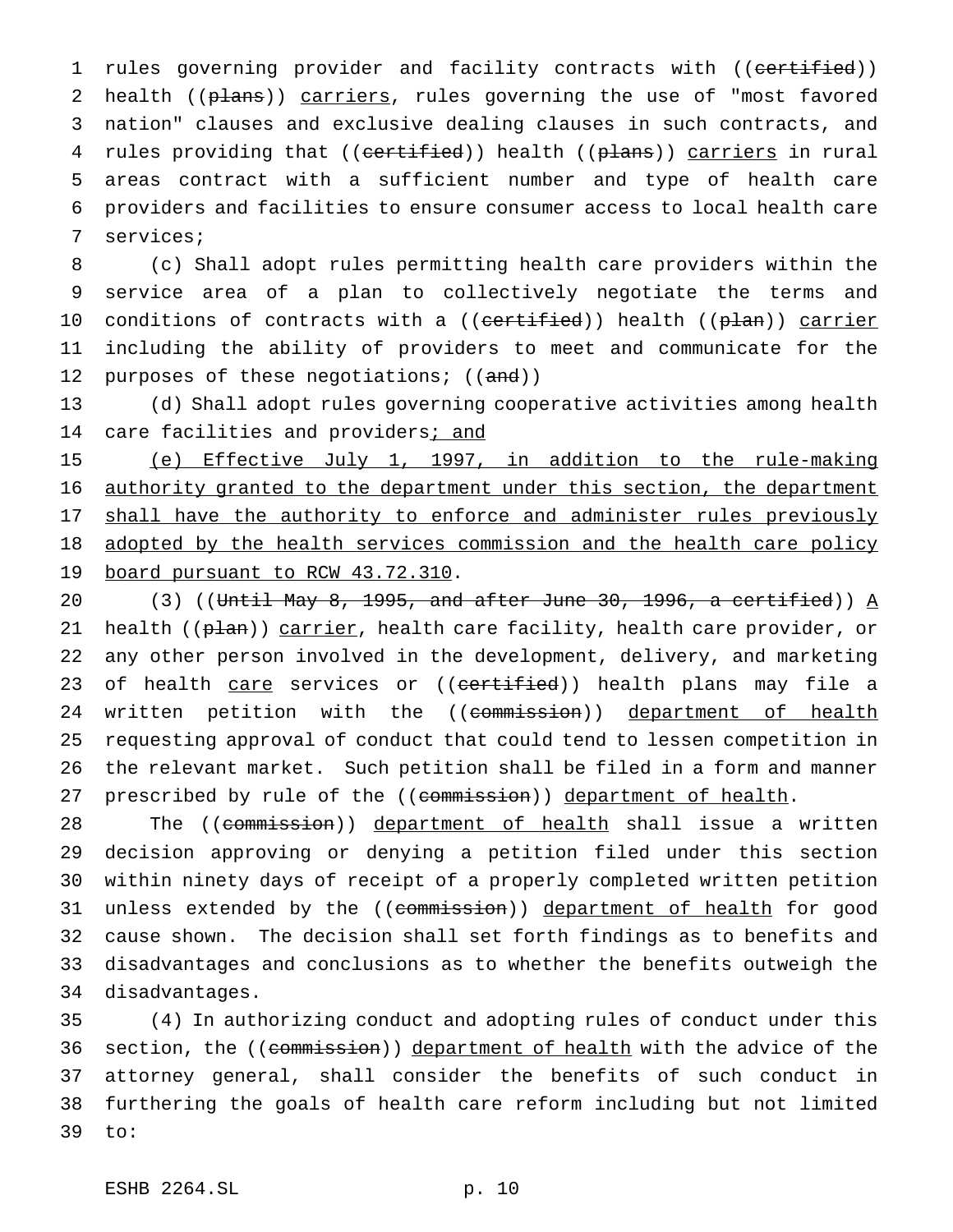(a) Enhancement of the quality of health services to consumers;

(b) Gains in cost efficiency of health services;

(c) Improvements in utilization of health services and equipment;

(d) Avoidance of duplication of health services resources; or

 (e) And as to (b) and (c) of this subsection: (i) Facilitates the exchange of information relating to performance expectations; (ii) simplifies the negotiation of delivery arrangements and relationships; 8 and (iii) reduces the transactions costs on the part of ((certified)) 9 health ((plans)) carriers and providers in negotiating more cost-effective delivery arrangements.

 These benefits must outweigh disadvantages including and not limited to:

13 (i) Reduced competition among ((certified)) health ((plans)) 14 carriers, health care providers, or health care facilities;

 (ii) Adverse impact on quality, availability, or price of health care services to consumers; or

 (iii) The availability of arrangements less restrictive to competition that achieve the same benefits.

19 (5) Conduct authorized by the ((commission)) department of health shall be deemed taken pursuant to state statute and in the furtherance of the public purposes of the state of Washington.

 (6) With the assistance of the attorney general's office, the 23 ((commission)) department of health shall actively supervise any conduct authorized under this section to determine whether such conduct or rules permitting certain conduct should be continued and whether a 26 more competitive alternative is practical. The ((commission)) department of health shall periodically review petitioned conduct through, at least, annual progress reports from petitioners, annual or 29 more frequent reviews by the ((commission)) department of health that evaluate whether the conduct is consistent with the petition, and whether the benefits continue to outweigh any disadvantages. If the 32 ((commission)) department of health determines that the likely benefits of any conduct approved through rule, petition, or otherwise by the 34 ((commission)) department of health no longer outweigh the disadvantages attributable to potential reduction in competition, the 36 ((commission)) department of health shall order a modification or discontinuance of such conduct. Conduct ordered discontinued by the 38 ((commission)) department of health shall no longer be deemed to be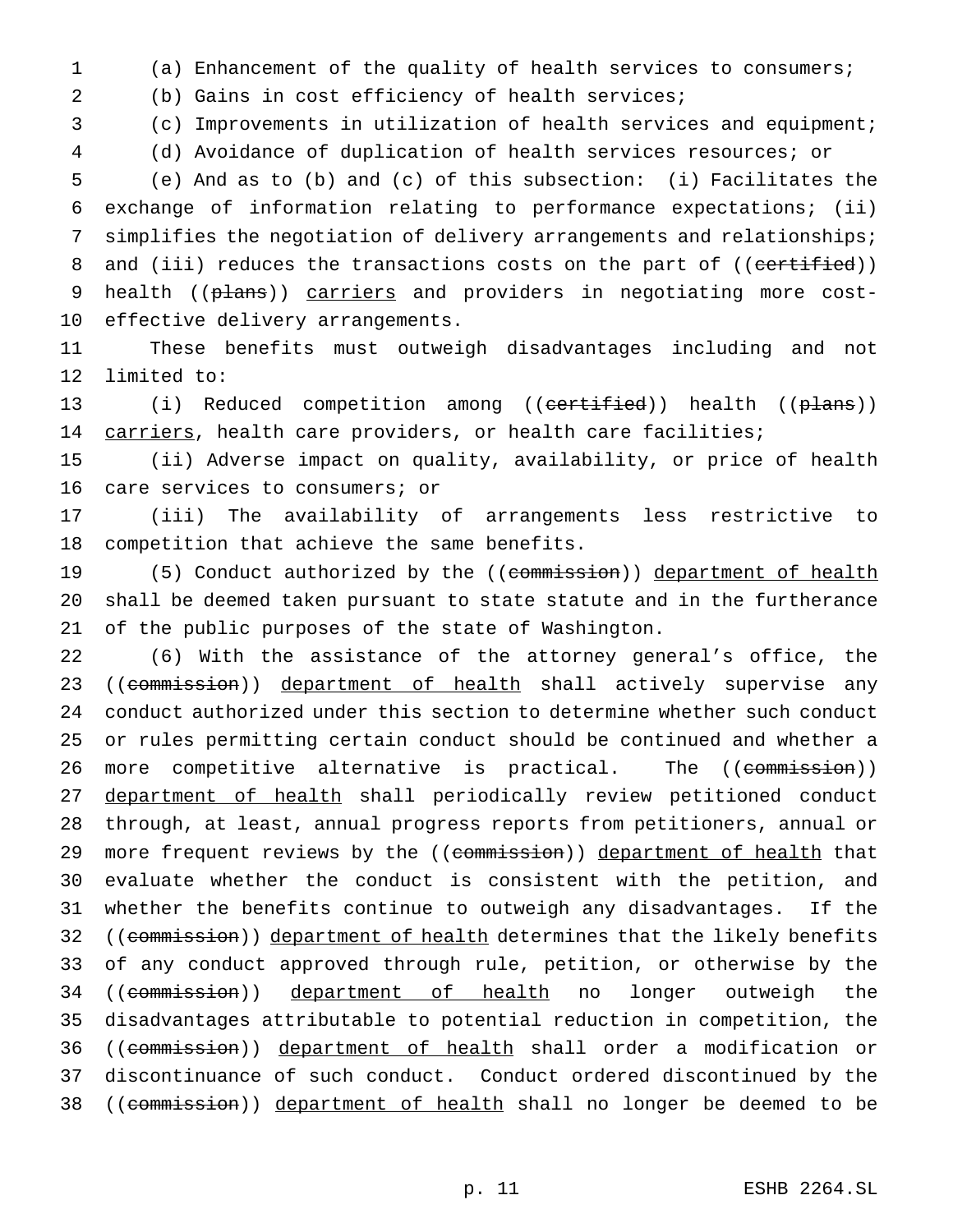1 taken pursuant to state statute and in the furtherance of the public 2 purposes of the state of Washington.

 (7) Nothing contained in chapter 492, Laws of 1993 is intended to in any way limit the ability of rural hospital districts to enter into cooperative agreements and contracts pursuant to RCW 70.44.450 and chapter 39.34 RCW.

7 (8) ((Only requests for informal opinions under subsection (1) of 8 this section and petitions under subsection (3) of this section that 9 were received prior to May 8, 1995, or after June 30, 1996, shall be 10 considered.)) The secretary of health shall from time to time 11 establish fees to accompany the filing of a petition or a written 12 request to the department to obtain an opinion from the attorney 13 general under this section and for the active supervision of conduct 14 approved under this section. Such fees may vary according to the size 15 of the transaction proposed in the petition or under active 16 supervision. In setting such fees, the secretary shall consider that 17 consumers and the public benefit when activities meeting the standards 18 of this section are permitted to proceed; the importance of assuring 19 that persons sponsoring beneficial activities are not foreclosed from 20 filing a petition under this section because of the fee; and the 21 necessity to avoid a conflict, or the appearance of a conflict, between 22 the interests of the department and the public. The total fee for a 23 petition under this section, a written request to the department to 24 obtain an opinion from the attorney general, or a combination of both 25 regarding the same conduct shall not exceed the level that will defray 26 the reasonable costs the department and attorney general incur in 27 considering a petition and in no event shall be greater than twenty-28 five thousand dollars. The fee for review of approved conduct shall 29 not exceed the level that will defray the reasonable costs the 30 department and attorney general incur in conducting such a review and 31 in no event shall be greater than ten thousand dollars per annum. The 32 fees shall be fixed by rule adopted in accordance with the provisions 33 of the administrative procedure act, chapter 34.05 RCW, and shall be 34 deposited in the health professions account established in accordance 35 with RCW 43.70.320.

36 **Sec. 8.** RCW 42.17.310 and 1996 c 305 s 2, 1996 c 253 s 302, 1996 37 c 191 s 88, and 1996 c 80 s 1 are each reenacted and amended to read as 38 follows: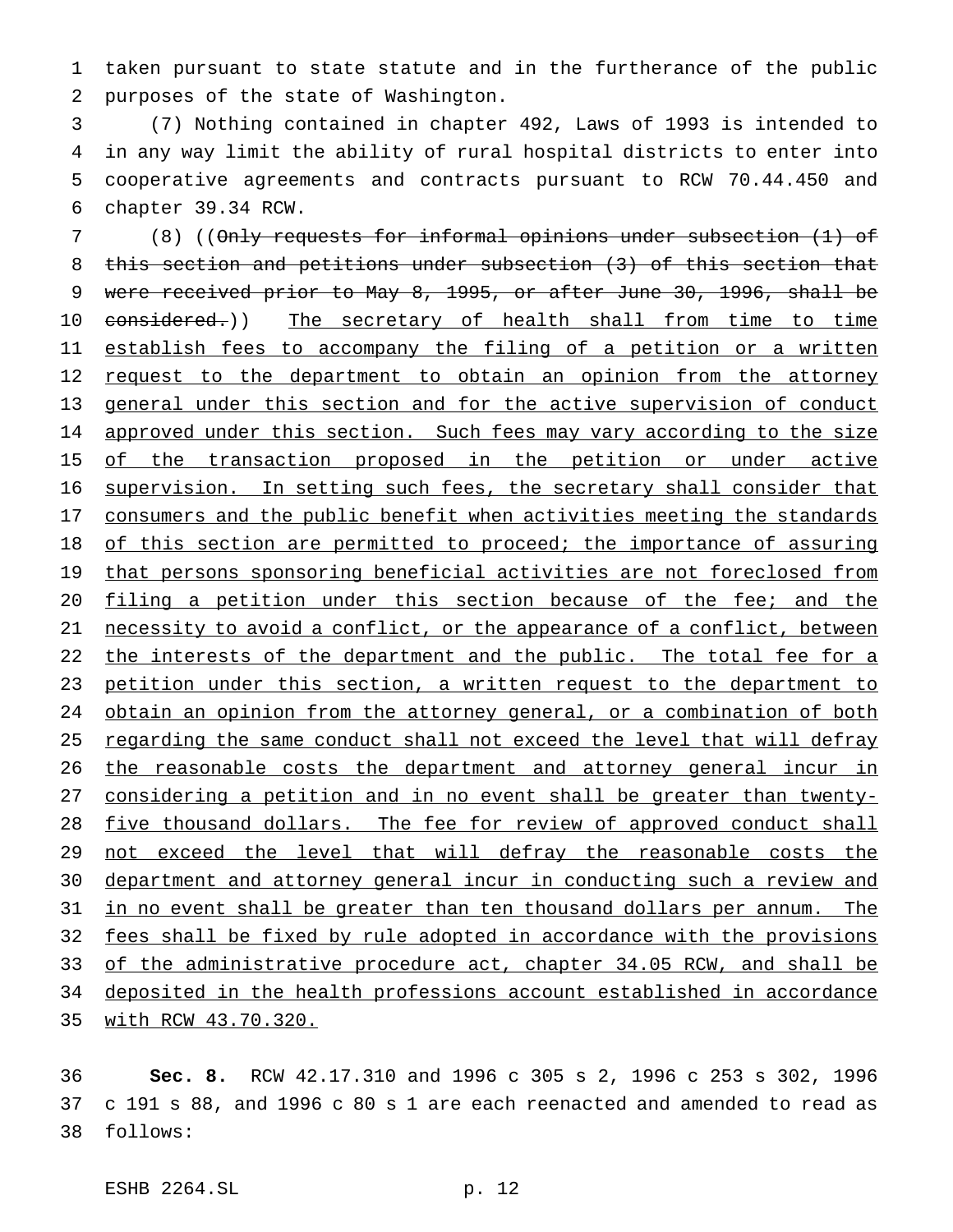(1) The following are exempt from public inspection and copying:

 (a) Personal information in any files maintained for students in public schools, patients or clients of public institutions or public health agencies, or welfare recipients.

 (b) Personal information in files maintained for employees, appointees, or elected officials of any public agency to the extent that disclosure would violate their right to privacy.

 (c) Information required of any taxpayer in connection with the assessment or collection of any tax if the disclosure of the information to other persons would (i) be prohibited to such persons by RCW 82.32.330 or (ii) violate the taxpayer's right to privacy or result in unfair competitive disadvantage to the taxpayer.

 (d) Specific intelligence information and specific investigative records compiled by investigative, law enforcement, and penology agencies, and state agencies vested with the responsibility to discipline members of any profession, the nondisclosure of which is essential to effective law enforcement or for the protection of any person's right to privacy.

 (e) Information revealing the identity of persons who are witnesses to or victims of crime or who file complaints with investigative, law enforcement, or penology agencies, other than the public disclosure commission, if disclosure would endanger any person's life, physical safety, or property. If at the time a complaint is filed the complainant, victim or witness indicates a desire for disclosure or nondisclosure, such desire shall govern. However, all complaints filed with the public disclosure commission about any elected official or candidate for public office must be made in writing and signed by the complainant under oath.

 (f) Test questions, scoring keys, and other examination data used to administer a license, employment, or academic examination.

 (g) Except as provided by chapter 8.26 RCW, the contents of real estate appraisals, made for or by any agency relative to the acquisition or sale of property, until the project or prospective sale is abandoned or until such time as all of the property has been acquired or the property to which the sale appraisal relates is sold, but in no event shall disclosure be denied for more than three years after the appraisal.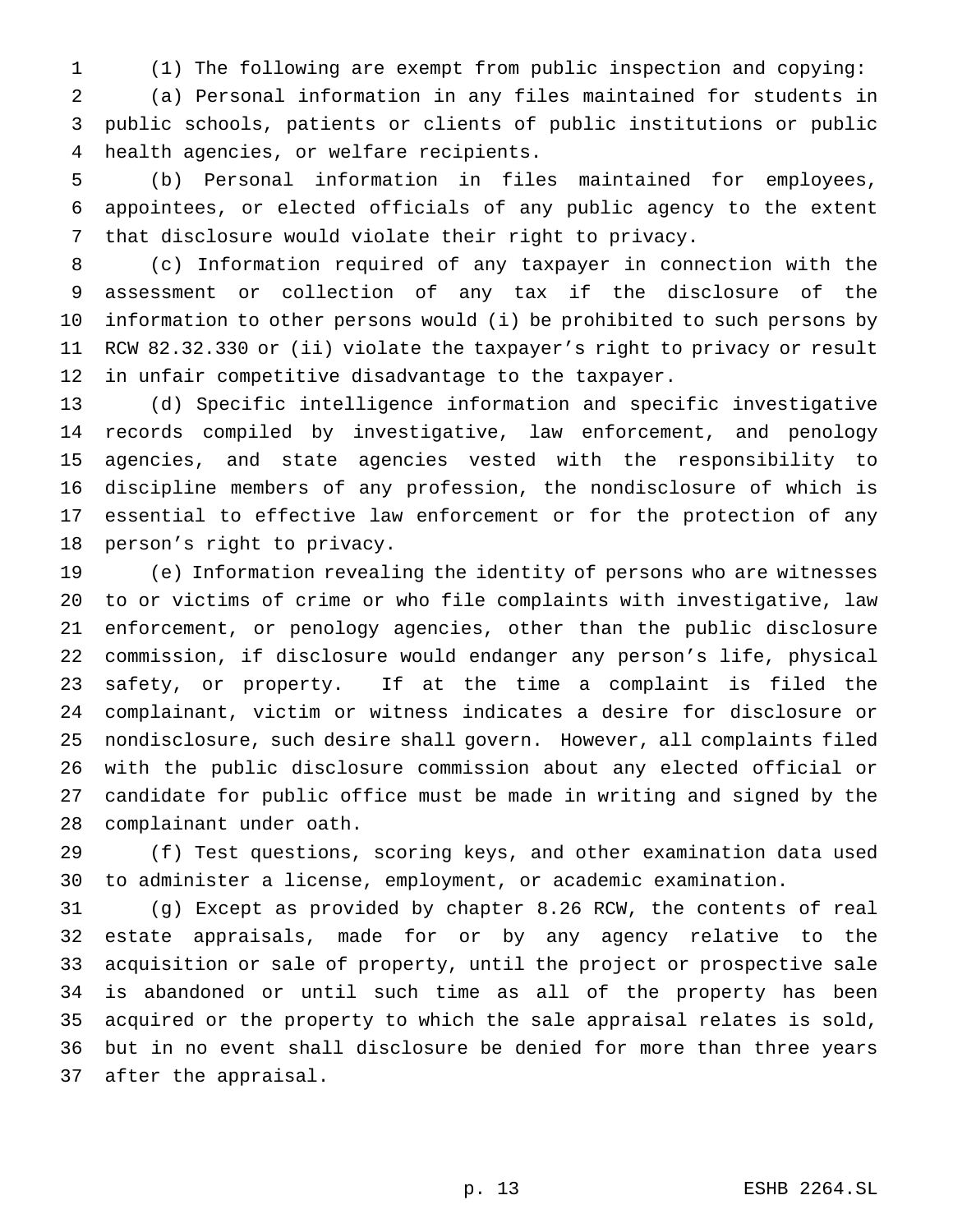(h) Valuable formulae, designs, drawings, and research data obtained by any agency within five years of the request for disclosure when disclosure would produce private gain and public loss.

 (i) Preliminary drafts, notes, recommendations, and intra-agency memorandums in which opinions are expressed or policies formulated or recommended except that a specific record shall not be exempt when publicly cited by an agency in connection with any agency action.

 (j) Records which are relevant to a controversy to which an agency is a party but which records would not be available to another party under the rules of pretrial discovery for causes pending in the superior courts.

 (k) Records, maps, or other information identifying the location of archaeological sites in order to avoid the looting or depredation of such sites.

 (l) Any library record, the primary purpose of which is to maintain control of library materials, or to gain access to information, which discloses or could be used to disclose the identity of a library user.

 (m) Financial information supplied by or on behalf of a person, firm, or corporation for the purpose of qualifying to submit a bid or proposal for (i) a ferry system construction or repair contract as required by RCW 47.60.680 through 47.60.750 or (ii) highway construction or improvement as required by RCW 47.28.070.

 (n) Railroad company contracts filed prior to July 28, 1991, with the utilities and transportation commission under RCW 81.34.070, except that the summaries of the contracts are open to public inspection and copying as otherwise provided by this chapter.

 (o) Financial and commercial information and records supplied by private persons pertaining to export services provided pursuant to chapter 43.163 RCW and chapter 53.31 RCW, and by persons pertaining to export projects pursuant to RCW 43.23.035.

 (p) Financial disclosures filed by private vocational schools under chapters 28B.85 and 28C.10 RCW.

 (q) Records filed with the utilities and transportation commission or attorney general under RCW 80.04.095 that a court has determined are confidential under RCW 80.04.095.

 (r) Financial and commercial information and records supplied by businesses or individuals during application for loans or program services provided by chapters 43.163, 43.160, 43.330, and 43.168 RCW,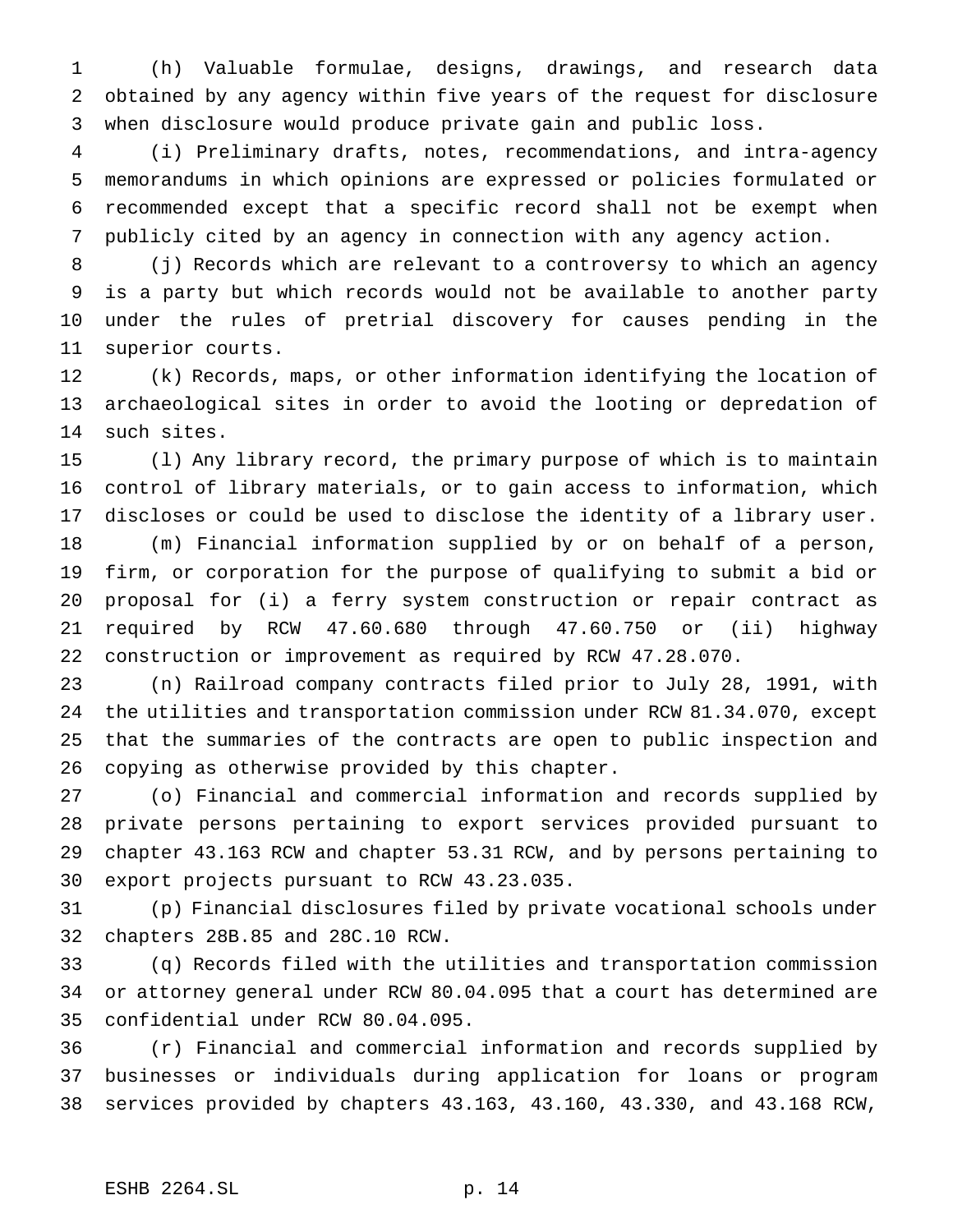or during application for economic development loans or program services provided by any local agency.

 (s) Membership lists or lists of members or owners of interests of units in timeshare projects, subdivisions, camping resorts, condominiums, land developments, or common-interest communities affiliated with such projects, regulated by the department of licensing, in the files or possession of the department.

 (t) All applications for public employment, including the names of applicants, resumes, and other related materials submitted with respect to an applicant.

 (u) The residential addresses and residential telephone numbers of employees or volunteers of a public agency which are held by the agency in personnel records, employment or volunteer rosters, or mailing lists of employees or volunteers.

 (v) The residential addresses and residential telephone numbers of the customers of a public utility contained in the records or lists held by the public utility of which they are customers.

 (w)(i) The federal social security number of individuals governed under chapter 18.130 RCW maintained in the files of the department of health, except this exemption does not apply to requests made directly to the department from federal, state, and local agencies of government, and national and state licensing, credentialing, investigatory, disciplinary, and examination organizations; (ii) the current residential address and current residential telephone number of a health care provider governed under chapter 18.130 RCW maintained in the files of the department, if the provider requests that this information be withheld from public inspection and copying, and provides to the department an accurate alternate or business address and business telephone number. On or after January 1, 1995, the current residential address and residential telephone number of a health care provider governed under RCW 18.130.140 maintained in the files of the department shall automatically be withheld from public inspection and copying unless the provider specifically requests the information be released, and except as provided for under RCW 42.17.260(9).

 (x) Information obtained by the board of pharmacy as provided in RCW 69.45.090.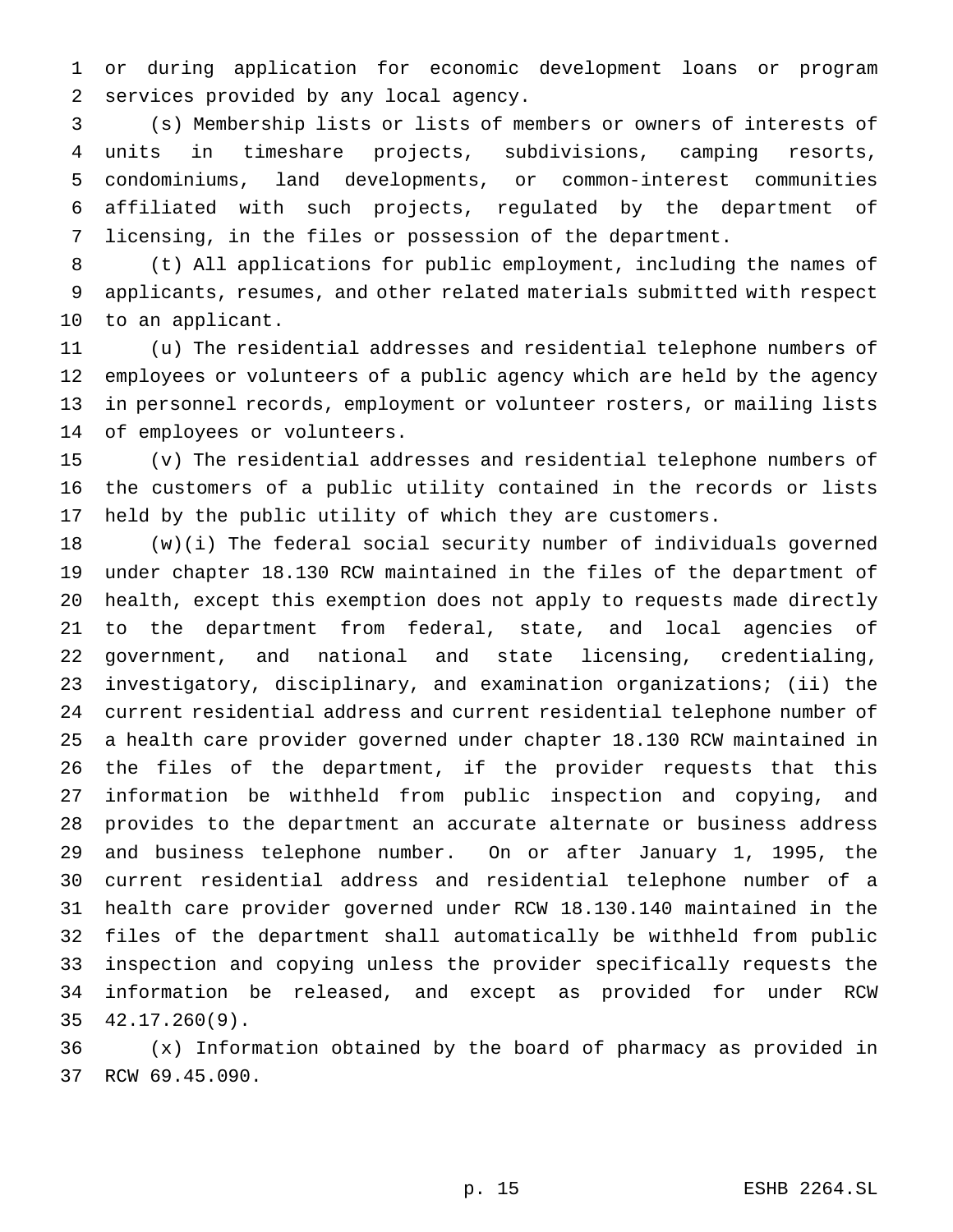(y) Information obtained by the board of pharmacy or the department of health and its representatives as provided in RCW 69.41.044, 69.41.280, and 18.64.420.

 (z) Financial information, business plans, examination reports, and any information produced or obtained in evaluating or examining a business and industrial development corporation organized or seeking certification under chapter 31.24 RCW.

 (aa) Financial and commercial information supplied to the state investment board by any person when the information relates to the investment of public trust or retirement funds and when disclosure would result in loss to such funds or in private loss to the providers of this information.

 (bb) Financial and valuable trade information under RCW 51.36.120. (cc) Client records maintained by an agency that is a domestic violence program as defined in RCW 70.123.020 or 70.123.075 or a rape crisis center as defined in RCW 70.125.030.

 (dd) Information that identifies a person who, while an agency employee: (i) Seeks advice, under an informal process established by the employing agency, in order to ascertain his or her rights in connection with a possible unfair practice under chapter 49.60 RCW against the person; and (ii) requests his or her identity or any identifying information not be disclosed.

 (ee) Investigative records compiled by an employing agency conducting a current investigation of a possible unfair practice under chapter 49.60 RCW or of a possible violation of other federal, state, or local laws prohibiting discrimination in employment.

 (ff) Business related information protected from public inspection and copying under RCW 15.86.110.

 (gg) Financial, commercial, operations, and technical and research information and data submitted to or obtained by the clean Washington center in applications for, or delivery of, program services under chapter 70.95H RCW.

 (hh) Information and documents created specifically for, and collected and maintained by a quality improvement committee pursuant to RCW 43.70.510, regardless of which agency is in possession of the information and documents.

 (ii) Personal information in files maintained in a data base created under RCW 43.07.360.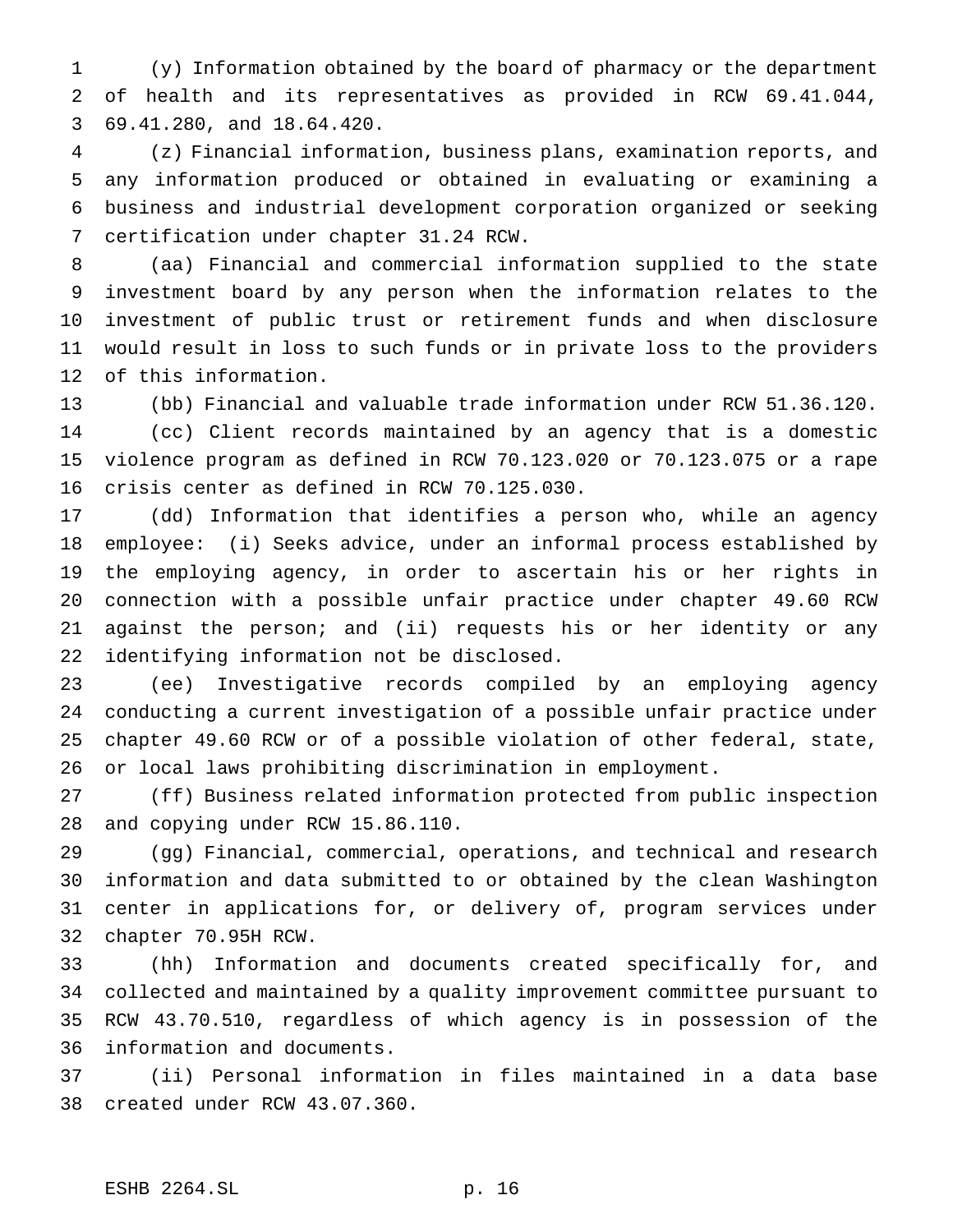(jj) Proprietary financial and commercial information that the submitting entity, with review by the department of health, specifically identifies at the time it is submitted and that is 4 provided to or obtained by the department of health in connection with an application for, or the supervision of, an antitrust exemption sought by the submitting entity under RCW 43.72.310. If a request for such information is received, the submitting entity must be notified of 8 the request. Within ten business days of receipt of the notice, the submitting entity shall provide a written statement of the continuing 10 need for confidentiality, which shall be provided to the requester. 11 Upon receipt of such notice, the department of health shall continue to 12 treat information designated under this section as exempt from disclosure. If the requester initiates an action to compel disclosure 14 under this chapter, the submitting entity must be joined as a party to demonstrate the continuing need for confidentiality.

 (2) Except for information described in subsection (1)(c)(i) of this section and confidential income data exempted from public inspection pursuant to RCW 84.40.020, the exemptions of this section are inapplicable to the extent that information, the disclosure of which would violate personal privacy or vital governmental interests, can be deleted from the specific records sought. No exemption may be construed to permit the nondisclosure of statistical information not descriptive of any readily identifiable person or persons.

 (3) Inspection or copying of any specific records exempt under the provisions of this section may be permitted if the superior court in the county in which the record is maintained finds, after a hearing with notice thereof to every person in interest and the agency, that the exemption of such records is clearly unnecessary to protect any individual's right of privacy or any vital governmental function.

 (4) Agency responses refusing, in whole or in part, inspection of any public record shall include a statement of the specific exemption authorizing the withholding of the record (or part) and a brief explanation of how the exemption applies to the record withheld.

 NEW SECTION. **Sec. 9.** The following acts or parts of acts are each repealed: (1) RCW 43.72.320 and 1995 c 267 s 10; (2) RCW 43.73.010 and 1995 c 265 s 9;

(3) RCW 43.73.020 and 1995 c 265 s 10;